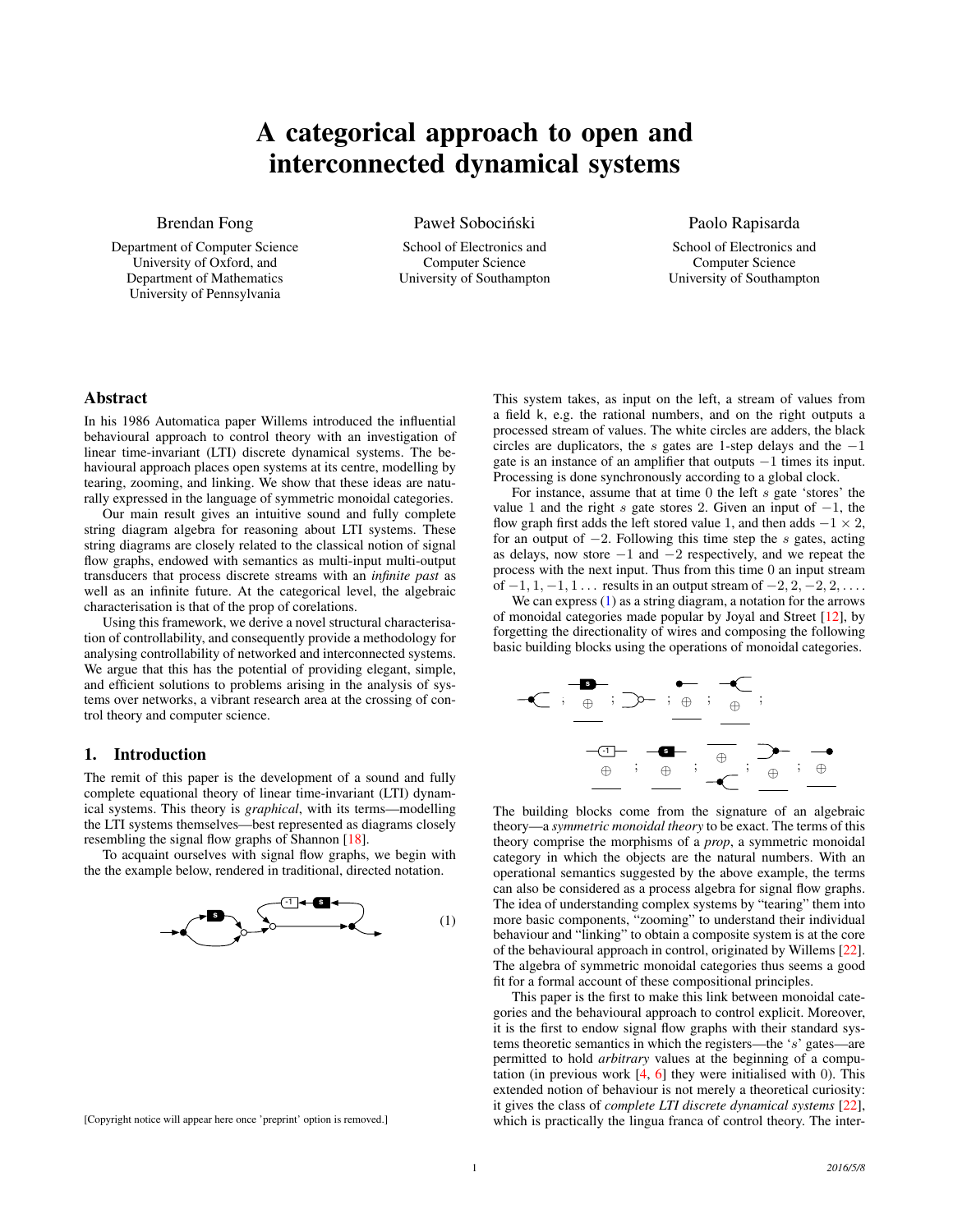est of systems theorists is due to practical considerations: physical systems seldom evolve from zero initial conditions.

Technically, the semantics of diagrams are sets of *biinfinite* streams: those sequences of elements of k that are infinite in the past *as well* as in the future—that is, elements of  $k^{\mathbb{Z}}$ . Starting with the operational description, one obtains a biinfinite trajectory by executing circuits forwards and backwards in time, for some initialisation of the registers. The dynamical system defined by a signal flow diagram is the set of trajectories obtained by considering all possible executions from all possible initialisations.

An equational theory also requires equations between the terms. We obtain the equations in two steps. First, we show there is a full, but not faithful, morphism from the prop Cospan Mat  $k[s, s^{-1}]$ of cospans of matrices over the ring  $\mathsf{k}[s, s^{-1}]$  to the prop LTI of complete LTI discrete dynamical systems. Using the presentation of Cospan Mat k $[s, s^{-1}]$  in [\[5,](#page-9-5) [23\]](#page-9-6), the result is a sound, but not complete, proof system. The second ingredient is restricting our attention from cospans to jointly-epic cospans, or *corelations*. This gives a faithful morphism, allowing us to present the prop of corelations as a symmetric monoidal theory, and hence giving a sound and complete proof system for reasoning about LTIs (Theorem [4.9\)](#page-5-0).

The advantages of the string diagram calculus over the traditional matrix calculus are manifold. The operational semantics make the notation intuitive, as does the compositional aspect: it is cumbersome to describe connection of systems using matrices, whereas with string diagrams you just connect the right terminals. Moreover, the calculus unifies the variety of distinct methods for representing LTI systems with matrix equations—built from kernel and image representations [\[20,](#page-9-7) [22\]](#page-9-2)—into a single framework, heading off possibilities for ambiguity and confusion.

We hope, however, the greatest advantage will be the way these properties can be leveraged in analysis of controllability. In Theorem [6.4,](#page-7-0) we show that in our setting controllability has an elegant structural characterisation. Compositionality pays off here, with our proof system giving a new technique for reasoning about control of compound systems (Prop. [6.8\)](#page-8-0). From the systems theoretic point of view, these results are promising since the compositional, diagrammatic techniques we bring to the subject seem well-suited to problems such as controllability of interconnections, of primary interest for multiagent and spatially interconnected systems [\[15\]](#page-9-8).

Summing up, our original technical contributions are:

- a characterisation of the class of LTI systems as the category of corelations of matrices
- a presentation of categories of corelations of matrices as symmetric monoidal theories
- an operational semantics that agrees with the standard systems theoretic semantics of signal flow graphs
- a characterisation of controllability

Our work lies in the intersection of computer science, mathematics, and systems theory. From computer science, we use concepts of formal semantics of programming languages, with an emphasis on compositionality and a firm denotational foundation for operational definitions. From a mathematical perspective, we obtain presentations of several relevant domains, and identify the rich underlying algebraic structures. For systems theory, our insight is that mere matrices are not optimised for discussing behaviour; instead it is profitable to use signal flow graphs, which treat linear subspaces rather than linear transformations as the primitive concept and are thus closer to the idea of system as a set of trajectories. At the core is the maxim—perhaps best understood by computer scientists—that the right language allows deeper insights into the underlying structure.

*Related work.* Work on categorical approaches to control systems goes back at least to Goguen [\[10\]](#page-9-9) and Arbib and Manes [\[1\]](#page-9-10). In recent years, there has been a resurgence of interest in the topic, including work by Baez and Erbele [\[2\]](#page-9-11), Vagner, Spivak, and Lerman [\[19\]](#page-9-12), as well as Bonchi, Zanasi, and the second author [\[4](#page-9-3)[–6,](#page-9-4) [23\]](#page-9-6).

Although previous work [\[5,](#page-9-5) [6,](#page-9-4) [23\]](#page-9-6) made the connection between signal flow graphs and string diagrams, their operational semantics is more restrictive than that considered here, considering only trajectories with finite past and demanding that, initially, all the registers contain the value 0. Indeed, with this restriction, it is not difficult to see that the trajectories of  $(1)$  are those where the output is *the same* as the input. The input/output behaviour is thus that of a stateless wire. The equational presentation in this case is the theory  $\mathbb{I}_{k[s]}$  of interacting Hopf algebras, and indeed, in  $\mathbb{I}_{k[s]}$ :

<span id="page-1-0"></span>
$$
\begin{array}{ccc}\n & \xrightarrow{\text{co}} & \text{co.} & \text{co.} & \text{co.} \\
 & \xrightarrow{\text{co.} & \text{co.} & \text{co.}} & \text{co.} & \text{co.} \\
 & & \xrightarrow{\text{co.} & \text{co.} & \text{co.}} & \text{co.} & \text{co.} \\
 & & \xrightarrow{\text{co.} & \text{co.} & \text{co.} & \text{co.}} & \text{co.} & \text{co.} \\
\end{array}
$$

Note that [\(2\)](#page-1-0) is *not sound* for circuits with our more liberal, operational semantics. Indeed, recall that when the registers of [\(1\)](#page-0-0) initially hold values 1 and 2, the input  $-1, 1, -1, 1, \ldots$  results in the output  $-2, 2, -2, 2, \ldots$ . This trajectory is not permitted by a stateless wire, so  $\mathbb{I\!H}_{k[s]}$  is not sound for reasoning about LTI systems in general. The contribution of this paper is to provide sound and complete theory to do just that.

In terms of the algebraic semantics, the difference from previous work [\[4,](#page-9-3) [6\]](#page-9-4) is that where there streams were handled with Laurent (formal power) series, here we use the aforementioned biinfinite streams. Indeed, this is the very extension that allows us to discuss non-controllable behaviours; in [\[2,](#page-9-11) [4,](#page-9-3) [6,](#page-9-4) [23\]](#page-9-6) all definable behaviours were controllable.

*Structure of the paper.* In  $\S$ [3](#page-2-0) we develop a categorical account of complete LTI discrete dynamical systems, which serve as a denotational semantics for the graphical language, introduced in §[4,](#page-3-0) where we also derive the equational characterisation. In §[5](#page-6-0) we discuss the operational semantics, and conclude in §[6](#page-7-1) with a structural account of controllability.

# 2. Preliminaries

We assume familiarity with basic concepts of linear algebra and category theory. A **split mono** is a morphism  $m: X \rightarrow Y$  such that there exists  $m' : Y \to X$  with  $m'm = id_X$ . For the remainder of the paper k is a field: for concreteness one may take this to be the rationals  $\mathbb{Q}$ , the reals  $\mathbb{R}$  or the booleans  $\mathbb{Z}_2$ .

A prop is a strict symmetric monoidal category where the set of objects is the natural numbers  $\mathbb N$ , and monoidal product  $(\oplus)$ on objects is addition. Homomorphism of props are identity-onobjects strict symmetric monoidal functors.

A symmetric monoidal theory (SMT) is a presentation of a prop: a pair  $(\Sigma, E)$  where  $\Sigma$  is a set of **generators**  $\sigma \colon m \to n$ , where m is the **arity** and n the **coarity**. A  $\Sigma$ -term is a obtained from  $Σ$ , identity id: 1 → 1 and symmetry tw: 2 → 2 by composition and monoidal product, according to the grammar

$$
\tau ::= \sigma | \mathrm{id} | \mathrm{tw} | \tau; \tau | \tau \oplus \tau
$$

where ; and  $\oplus$  satisfy the standard typing discipline that keeps track of the domains (arities) and codomains (coarities)

$$
\frac{\tau:m\rightarrow d\quad \tau':d\rightarrow n}{\tau;\,\tau':m\rightarrow n}\quad \frac{\tau:m\rightarrow n\quad \tau':m'\rightarrow n'}{\tau\oplus\tau':m+m'\rightarrow n+n'}
$$

The second component  $E$  of an SMT is a set of **equations**, where an equation is a pair  $(\tau, \mu)$  of  $\Sigma$ -terms with compatible types, i.e.  $\tau, \mu \colon m \to n$  for some  $m, n \in \mathbb{N}$ .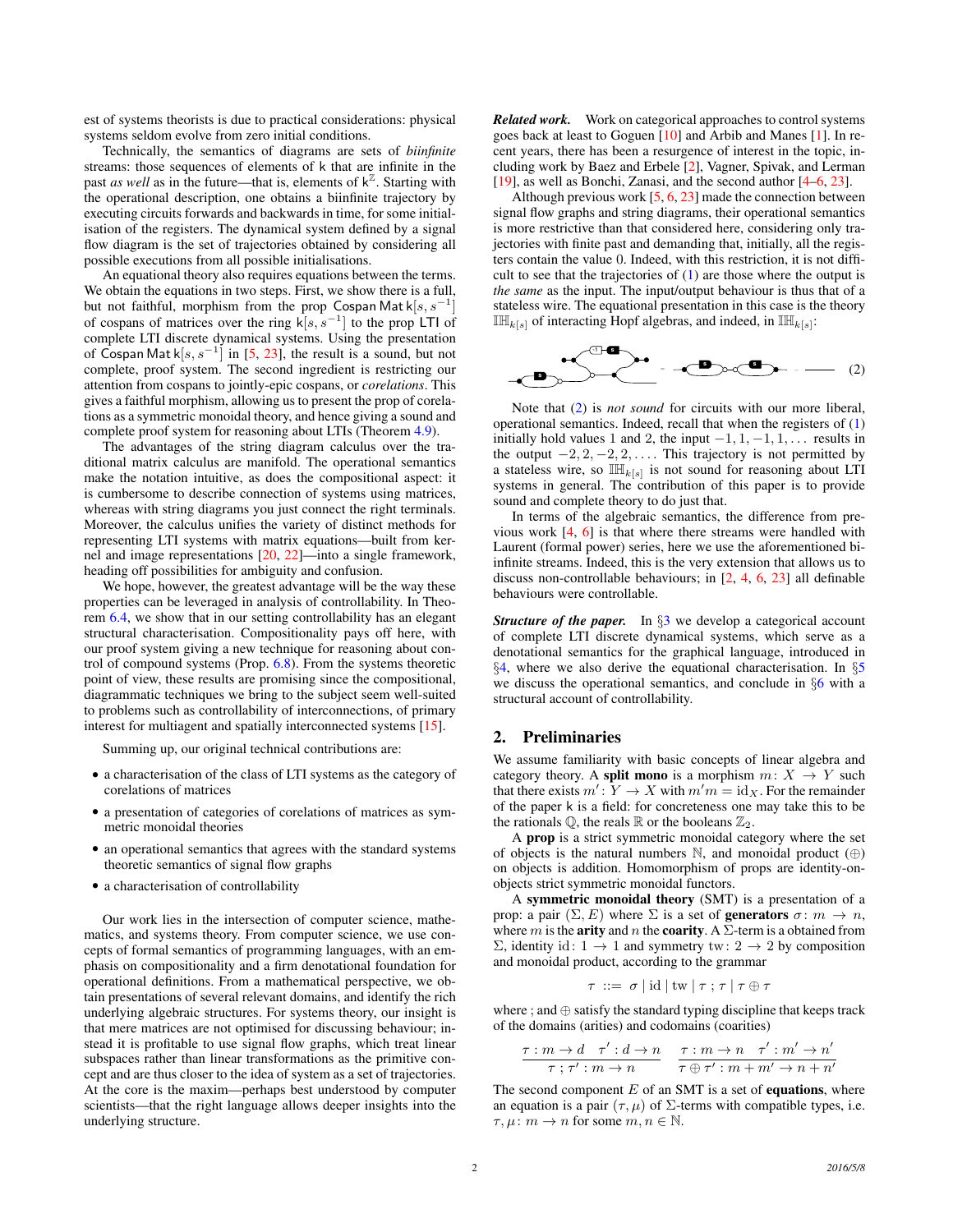Given an SMT  $(\Sigma, E)$ , the prop  $\mathbf{S}_{(\Sigma, E)}$  has as arrows the  $\Sigma$ terms quotiented by the smallest congruence that includes the laws of symmetric monoidal categories and equations  $E$ . We sometimes abuse notation by referring to  $\mathbf{S}_{(\Sigma,E)}$  as an SMT. Given an arbitrary prop X, a **presentation** of X is an SMT  $(\Sigma, E)$  s.t.  $X \cong S_{(\Sigma, E)}$ .

String diagrams play an important role in our work. Given generators  $\Sigma$ , we consider string diagrams to be arrows of  $\mathbf{S}_{(\Sigma,\varnothing)}$ , that is, syntactic objects constructed by composition from the generators, quotiented by the laws of symmetric monoidal categories. For example, consider generators  $2 \rightarrow 1$  and  $0 \rightarrow 1$ , which we draw below, with 'dangling wires' accounting for arities and coarities:

$$
\supset \hspace{-3mm} \multimap \hspace{2mm} \multimap \hspace{2mm}
$$

Armed with the graphical notation, we can present sets of equations as equations between diagrams. For example, the SMT of commutative monoids consists of these generators together with equations

$$
20 - 3 - 3 = 3 - 3 = 3
$$

that respectively are commutativity, associativity, and the unit law.

## <span id="page-2-0"></span>3. Linear time-invariant dynamical systems

This section focusses on the mathematical domains of interest for the remainder of the paper. We rely on definitions of the *behavioural approach* in control, which is informed by compositional considerations [\[20\]](#page-9-7). The concepts are standard in systems theory. Our categorical insights are, to the best of our knowledge, original.

Following Willems [\[22\]](#page-9-2), a **dynamical system**  $(T, W, \mathcal{B})$  is: a time axis T, a signal space W, and a behaviour  $\mathscr{B} \subseteq W^T$ . We refer to  $w \in \mathcal{B}$  as **trajectories**. We consider discrete trajectories that are biinfinite: infinite in past and future. Our time axis is thus the integers  $\mathbb{Z}$ . The signal space is  $k^n$ , where *n* is the number of terminals of a system. These, in engineering terms, are the interconnection variables that enable interaction with an environment.

The dynamical systems of concern to us are thus specified by some natural number *n* and a subset  $\mathscr{B}$  of  $(k^n)^{\mathbb{Z}}$ . The sets  $(k^n)^{\mathbb{Z}}$ are k-vector spaces, with pointwise addition and scalar multiplication. We restrict attention to *linear* systems, meaning that  $\mathscr{B}$  is required to be a k*-linear subspace*—i.e. closed under addition and multiplication by k-scalars—of  $(k^n)^{\mathbb{Z}}$ .

We partition terminals into a *domain* and *codomain*. This may seem artificial, in the sense that the assignment is arbitrary. In particular, it is crucial not to confuse the domains (codomains) with inputs (outputs). In spite of the apparent contrivedness of choosing such a partition, Willems and others have argued that it is vital for a sound theory of system *decomposition*; indeed, it enables the "tearing" of Willems' tearing, zooming and linking [\[20\]](#page-9-7).

Once the domains and codomains have been chosen, systems are linked by connecting terminals. In models of physical systems this means variable coupling or sharing [\[20\]](#page-9-7); in our discrete setting where behaviours are subsets of a cartesian product—i.e. relations—it amounts to relational composition. Since behaviours are both relations and linear subspaces, a central underlying mathematical notion—as in previous work [\[2,](#page-9-11) [4\]](#page-9-3)—is a linear relation.

Definition 3.1. The monoidal category LinRel<sub>k</sub> of k-linear rela*tions has* k*-vector spaces as objects, and as arrows from* V *to* W*, linear subspaces of* V ⊕ W*, considered as* k*-vector spaces. Composition is relational: given*  $A: U \rightarrow V$ ,  $B: V \rightarrow W$ ,  $A$ ;  $B: U \rightarrow W$  *is the relation* 

$$
\{(u, w) | \exists v \in V \text{ s.t. } (u, v) \in A \text{ and } (v, w) \in B \}
$$

*that is easily checked to be a linear subspace. Finally, the monoidal product on both objects and morphisms is direct sum.*

A behaviour is **time-invariant** when for every trajectory  $w \in \mathcal{B}$ and any fixed  $i \in \mathbb{Z}$ , the trajectory whose value at every time  $t \in \mathbb{Z}$ is  $w(t+i)$  is also in  $\mathscr{B}$ . Time-invariance brings with it a connection with the algebra of polynomials. Following the standard approach in control theory, going back to Rosenbrock [\[16\]](#page-9-13), we work with polynomials over an indeterminate s as well as its formal inverse  $s^{-}$  $^{-1}$ —i.e. the elements of the ring k[s, s<sup>-1</sup>]. The introduction of the formal inverse  $s^{-1}$  is a departure from previous work [\[4,](#page-9-3) [6\]](#page-9-4) that dealt with Laurent streams (finite in the past, infinite in the future), and algebraically with the field of polynomial fractions. As we will see below, there is a natural action of  $k[s, s^{-1}]$  on biinfinite streams, but it does not make sense, in general, to define the action of a polynomial fraction on a biinfinite stream.

The indeterminate s acts on a given biinfinite stream  $w \in k^{\mathbb{Z}}$  as a one-step delay, and  $s^{-1}$  as its inverse, a one step acceleration:

$$
(s \cdot w)(t) \stackrel{\text{def}}{=} w(t-1), \quad (s^{-1} \cdot w)(t) \stackrel{\text{def}}{=} w(t+1).
$$

We can extend this, in the obvious linear, pointwise manner, to an action of any polynomial  $p \in k[s, s^{-1}]$  on w. Since  $k^{\mathbb{Z}}$  is a k-vector space, any such p defines a k-linear map  $k^{\mathbb{Z}} \to k^{\mathbb{Z}}$   $(w \mapsto p \cdot w)$ .

Given this, we can view  $n \times m$  matrices over k[s, s<sup>-1</sup>] as klinear maps from  $(k^m)^{\mathbb{Z}}$  to  $(k^n)^{\mathbb{Z}}$ . This viewpoint can be explained succinctly as a functor from the prop Mat  $\mathsf{k}[s, s^{-1}]$ , defined below, to the category of k-vector spaces and linear transformations  $Vect_k$ .

**Definition 3.2.** *The prop* Mat k[ $s, s^{-1}$ ] *has as arrows*  $m \to n$  *the* n × m*-matrices over* k[s, s<sup>−</sup><sup>1</sup> ]*. Composition is matrix multiplication, and the monoidal product of A and B is*  $\begin{bmatrix} A & 0 \\ 0 & B \end{bmatrix}$ *. The symmetries are permutation matrices.*

The functor of interest

$$
\theta\colon \operatorname{\mathsf{Mat}}\nolimits{\mathsf k}[s,s^{-1}] \longrightarrow \operatorname{\mathsf{Vect}}\nolimits_{\mathsf k}
$$

takes a natural n to  $(k^n)^{\mathbb{Z}}$ , and an  $n \times m$  matrix to the induced linear transformation  $(k^m)^{\mathbb{Z}} \to (k^n)^{\mathbb{Z}}$ . Note that  $\theta$  is faithful.

The final restriction on the set of behaviours is called *completeness*, and is a touch more involved. For  $t_0, t_1 \in \mathbb{Z}$ ,  $t_0 \leq t_1$ , write  $w|_{[t_0,t_1]}$  for the restriction of  $w : \mathbb{Z} \to \mathsf{k}^n$  to the set  $[t_0, t_1] = \{t_0, t_0 + 1, \ldots, t_1\}$ . Write  $\mathscr{B}|_{[t_0, t_1]}$  for the set of the restrictions of all trajectories  $w \in \mathscr{B}$  to  $[t_0, t_1]$ . Then  $\mathscr{B}$  is **complete** when  $w|_{[t_0,t_1]} \in \mathcal{B}|_{[t_0,t_1]}$  for all  $t_0, t_1 \in \mathbb{Z}$  implies  $w \in \mathcal{B}$ . This topological condition is important as it characterises the linear time-invariant behaviours that are kernels of the action of matrices over  $k[s, s^{-1}]$ ; see Theorem [3.5.](#page-2-1)

Definition 3.3. *A* linear time-invariant (LTI) behaviour *com*prises a domain  $(k^m)^{\mathbb{Z}}$ , a codomain  $(k^n)^{\mathbb{Z}}$ , and a subset  $\mathscr{B} \subseteq$  $\overline{f}(\mathsf{k}^m)^{\mathbb{Z}} \oplus (\mathsf{k}^n)^{\mathbb{Z}}$  such that  $(\mathbb{Z}, \mathsf{k}^m \oplus \mathsf{k}^n, \mathscr{B})$  is a complete, linear, *time-invariant dynamical system.*

The algebra of LTI behaviours is captured concisely as a prop.

<span id="page-2-2"></span>**Proposition 3.4.** *There exists a prop* LTI *with morphisms*  $m \rightarrow$ *n* the LTI behaviours with domain  $(k^m)^{\mathbb{Z}}$  and codomain  $(k^n)^{\mathbb{Z}}$ . *Composition is relational. The monoidal product is direct sum.*

The proof of Proposition [3.4](#page-2-2) relies on *kernel representations* of LTI systems. The following result lets us pass between behaviours and polynomial matrix algebra.

<span id="page-2-1"></span>**Theorem 3.5** (Willems [\[22,](#page-9-2) Th. 5]). Let  $\mathscr B$  be a subset of  $(k^n)^{\mathbb Z}$ *for some*  $n \in \mathbb{N}$ *. Then*  $\mathcal{B}$  *is an LTI behaviour iff there exists*  $M \in \mathsf{Mat}\, \mathsf{k}[s,s^{-1}]$  *such that*  $\mathscr{B} = \ker(\theta M)$ *.* 

The prop Mat k $[s, s^{-1}]$  is equivalent to the category FMod k $[s, s^{-1}]$ of finite-dimensional free k[ $s, s^{-1}$ ]-modules. Since FMod R over a principal ideal domain (PID) R has finite colimits [\[5\]](#page-9-5), and k[s,  $s^{-1}$ ] is a PID, Mat k[ $s, s^{-1}$ ] has finite colimits, and thus it has pushouts.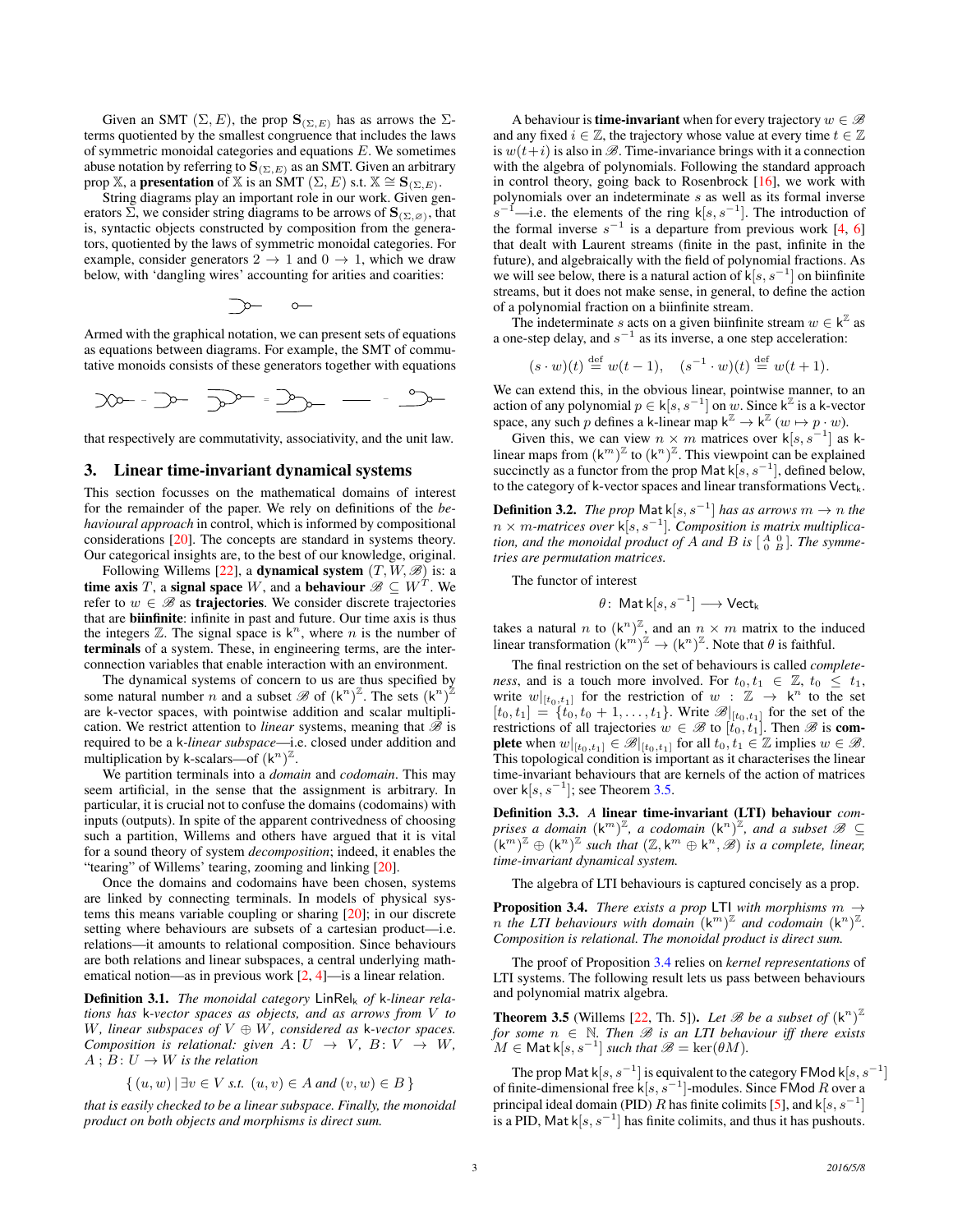We can therefore define the prop Cospan Mat  $\mathsf{k}[s, s^{-1}]$  where arrows are (equivalence classes of) cospans of matrices: arrows  $m \to n$  comprise a natural number d together with a  $d \times m$  matrix A and a  $d \times n$  matrix B; we write this  $m \xrightarrow{A} d \xleftarrow{B} n$ . Composition is given by pushout, and isomorphic cospans are identified.

We can then extend  $\theta$  to the functor

$$
\Theta\colon \operatorname{\mathsf{Cospan}}\nolimits \operatorname{\mathsf{Mat}}\nolimits\mathsf k[s,s^{-1}] \longrightarrow \operatorname{\mathsf{Lin}Rel}\nolimits_\mathsf k
$$

where on objects  $\Theta(n) = \Theta(n) = (\mathsf{k}^n)^{\mathbb{Z}}$ , and on arrows

$$
m \xrightarrow{A} d \xleftarrow{B} n
$$

maps to

<span id="page-3-1"></span>
$$
\{(\mathbf{x}, \mathbf{y}) \, \big| \, (\theta A)\mathbf{x} = (\theta B)\mathbf{y} \} \subseteq (\mathbf{k}^m)^{\mathbb{Z}} \oplus (\mathbf{k}^n)^{\mathbb{Z}}. \tag{3}
$$

It is straightforward to prove that this is well-defined.

### <span id="page-3-5"></span>Proposition 3.6. Θ *is a functor.*

*Proof.* Identities are clearly preserved; it suffices to show that composition is too. Consider the diagram below, where the pushout is calculated in Mat  $\mathsf{k}[s,s^{-1}]$ .



To show that  $\Theta$  preserves composition we must verify that

$$
\{(\mathbf{x}, \mathbf{y}) | \theta CA_1 \mathbf{x} = \theta DB_2 \mathbf{y}\} =
$$
  
 
$$
\{(\mathbf{x}, \mathbf{z}) | \theta A_1 \mathbf{x} = \theta B_1 \mathbf{z}\}; \{(\mathbf{z}, \mathbf{y}) | \theta A_2 \mathbf{z} = \theta B_2 \mathbf{y}\}.
$$

The inclusion  $\subseteq$  follows from properties of pushouts in Mat k $[s, s^{-1}]$ (see [\[5,](#page-9-5) Prop. 5.7]). To see  $\supseteq$ , we need to show that if there exists **z** such that  $\theta A_1 \mathbf{x} = \theta B_1 \mathbf{z}$  and  $\theta A_2 \mathbf{z} = \theta B_2 \mathbf{y}$ , then  $\theta C A_1 \mathbf{x} =$  $\theta DB_2$ y. But  $\theta CA_1$ x =  $\theta CB_1$ z =  $\theta DB_2$ y. П

Rephrasing the definition of  $\Theta$  on morphisms [\(3\)](#page-3-1), the behaviour consists of those  $(x, y)$  that satisfy

$$
\theta \left[ \begin{array}{cc} A & -B \end{array} \right] \left[ \begin{array}{c} \mathbf{x} \\ \mathbf{y} \end{array} \right] = \mathbf{0},
$$

so one may say—ignoring for a moment the terminal domain/codomain assignment—that

$$
\Theta\left(\stackrel{A}{\longrightarrow}\stackrel{B}{\longleftarrow}\right)=\ker\theta\left[\begin{array}{cc}A & -B\end{array}\right].
$$

With this observation, as a consequence of Theorem  $3.5$ ,  $\Theta$  has as its image (essentially) the prop LTI. This proves Proposition [3.4.](#page-2-2) We may thus consider Θ a functor onto the codomain LTI; denote this corestriction  $\overline{\Theta}$ . We thus have a full functor:

$$
\overline{\Theta}\colon \operatorname{\mathsf{Cospan}}\nolimits \operatorname{\mathsf{Mat}}\nolimits\mathsf k[s,s^{-1}] \longrightarrow \operatorname{\mathsf{LTI}}\nolimits.
$$

<span id="page-3-4"></span>**Remark 3.7.** *It is important for the sequel to note that*  $\overline{\Theta}$  *is* not *faithful. For instance*,  $\overline{\Theta}(1 \stackrel{[1]}{\longrightarrow} 1 \stackrel{[1]}{\longleftarrow} 1) = \overline{\Theta}(1 \stackrel{[\frac{1}{0}]}{\longrightarrow} 2 \stackrel{[\frac{1}{0}]}{\longleftarrow} 1)$ , *yet the cospans are not equivalent.*

# <span id="page-3-0"></span>4. Presentation of LTI

In this section we give a presentation of LTI as an SMT. This means that *(i)* we obtain a syntax—conveniently expressed using string diagrams—for specifying every LTI behaviour, and *(ii)* a sound and fully complete equational theory for reasoning about them.

# 4.1 Syntax

We start by describing the graphical syntax of dynamical systems, the arrows of the category  $\mathbb{S} = \mathbf{S}_{(\Sigma, \varnothing)}$ , where  $\Sigma$  is the set of generators:

$$
\{ \Box 0-, \ 0-, \ -\mathbf{C}, \ -\mathbf{O}, \ \Box \mathbf{D}, \ \mathbf{C} \mathbf{D}, \ -\mathbf{C} \mathbf{D}, \ \mathbf{C} \mathbf{D}, \ \mathbf{C} \mathbf{D}, \ \mathbf{C} \mathbf{D}, \ \mathbf{C} \mathbf{D}, \ \mathbf{C} \mathbf{D} \mathbf{D}, \ \mathbf{C} \mathbf{D} \mathbf{D} \mathbf{D}, \ \mathbf{C} \mathbf{D} \mathbf{D} \mathbf{D} \mathbf{D} \mathbf{D} \mathbf{D} \mathbf{D} \mathbf{D} \mathbf{D} \mathbf{D} \mathbf{D} \mathbf{D} \mathbf{D} \mathbf{D} \mathbf{D} \mathbf{D} \mathbf{D} \mathbf{D} \mathbf{D} \mathbf{D} \mathbf{D} \mathbf{D} \mathbf{D} \mathbf{D} \mathbf{D} \mathbf{D} \mathbf{D} \mathbf{D} \mathbf{D} \mathbf{D} \mathbf{D} \mathbf{D} \mathbf{D} \mathbf{D} \mathbf{D} \mathbf{D} \mathbf{D} \mathbf{D} \mathbf{D} \mathbf{D} \mathbf{D} \mathbf{D} \mathbf{D} \mathbf{D} \mathbf{D} \mathbf{D} \mathbf{D} \mathbf{D} \mathbf{D} \mathbf{D} \mathbf{D} \mathbf{D} \mathbf{D} \mathbf{D} \mathbf{D} \mathbf{D} \mathbf{D} \mathbf{D} \mathbf{D} \mathbf{D} \mathbf{D} \mathbf{D} \mathbf{D} \mathbf{D} \mathbf{D} \mathbf{D} \mathbf{D} \mathbf{D} \mathbf{D} \mathbf{D} \mathbf{D} \mathbf{D} \mathbf{D} \mathbf{D} \mathbf{D} \mathbf{D} \mathbf{D} \mathbf{D} \mathbf{D} \mathbf{D} \mathbf{D} \mathbf{D} \mathbf{D} \mathbf{D} \mathbf{D} \mathbf{D} \mathbf{D} \mathbf{D} \mathbf{D} \mathbf{D} \mathbf{D} \mathbf{D} \mathbf{D} \mathbf{D} \mathbf{D} \mathbf{D} \mathbf{D} \mathbf{D} \mathbf{D}
$$

For each generator, we give its denotational semantics, an LTI behaviour, thereby defining a prop morphism  $\llbracket - \rrbracket : \mathbb{S} \to \mathsf{L} \mathsf{T} \mathsf{I}.$ 

<span id="page-3-3"></span>
$$
\bigcirc \rightarrow \{ ((\begin{array}{c} \tau \\ v \end{array}), \tau + v) \mid \tau, v \in k^{\mathbb{Z}} \} : 2 \rightarrow 1
$$
  
\n
$$
\circ \rightarrow \{ ((), 0) \} \subseteq k^{\mathbb{Z}} : 0 \rightarrow 1
$$
  
\n
$$
\neg \bigcirc \rightarrow \{ (\tau, (\tau)) \mid \tau \in k^{\mathbb{Z}} \} : 1 \rightarrow 2
$$
  
\n
$$
\rightarrow \rightarrow \{ (\tau, 0) \mid \tau \in k^{\mathbb{Z}} \} : 1 \rightarrow 0
$$
  
\n
$$
\neg \bigcirc \rightarrow \{ (\tau, a \cdot \tau) \mid \tau \in k^{\mathbb{Z}} \} : 1 \rightarrow 1 \quad (a \in k)
$$
  
\n
$$
\neg \bigcirc \rightarrow \{ (\tau, s \cdot \tau) \mid \tau \in k^{\mathbb{Z}} \} : 1 \rightarrow 1
$$

The denotations of the mirror image generators are the opposite relations. Parenthetically, we note that a finite set of generators is possible over a finite field, or the field Q of rationals, *cf.* §[4.2.](#page-3-2)

The following result guarantees that the syntax is fit for purpose: every behaviour in LTI has a syntactic representation in S.

**Proposition 4.1.**  $\llbracket - \rrbracket : \mathbb{S} \rightarrow \mathsf{LTI}$  *is full.* 

*Proof.* The fact that  $\llbracket - \rrbracket$  is a prop morphism is immediate since S is free on the SMT  $(\Sigma, \overline{\varnothing})$  with no equations. Fullness follows from the fact that  $\llbracket - \rrbracket$  factors as the composite of two full functors:



The functor  $\overline{\Theta}$  is full by definition. The existence and fullness of the functor  $\mathbb{S} \to \mathsf{Cospan} \, \mathsf{k}[s, s^{-1}]$  follows from [\[23,](#page-9-6) Th. 3.41]. We give details in the next two subsections.  $\Box$ 

Having defined the syntactic prop S to represent arrows in LTI, our task for this section is to identify an equational theory that *characterises* LTI: i.e. one that is sound and fully complete. The first step is to use the existence of  $\Theta$ : with the results of [\[5,](#page-9-5) [23\]](#page-9-6) we can obtain a presentation for Cospan Mat  $k[s, s^{-1}]$ . This is explained in the next two subsections: in §[4.2](#page-3-2) we present Mat  $k[s, s^{-1}]$  and in §[4.3,](#page-4-0) the equations for cospans of matrices.

# <span id="page-3-2"></span>**4.2** Presentation of Mat  $k[s, s^{-1}]$

To obtain a presentation of Mat  $k[s, s^{-1}]$  as an SMT we only require some of the generators:

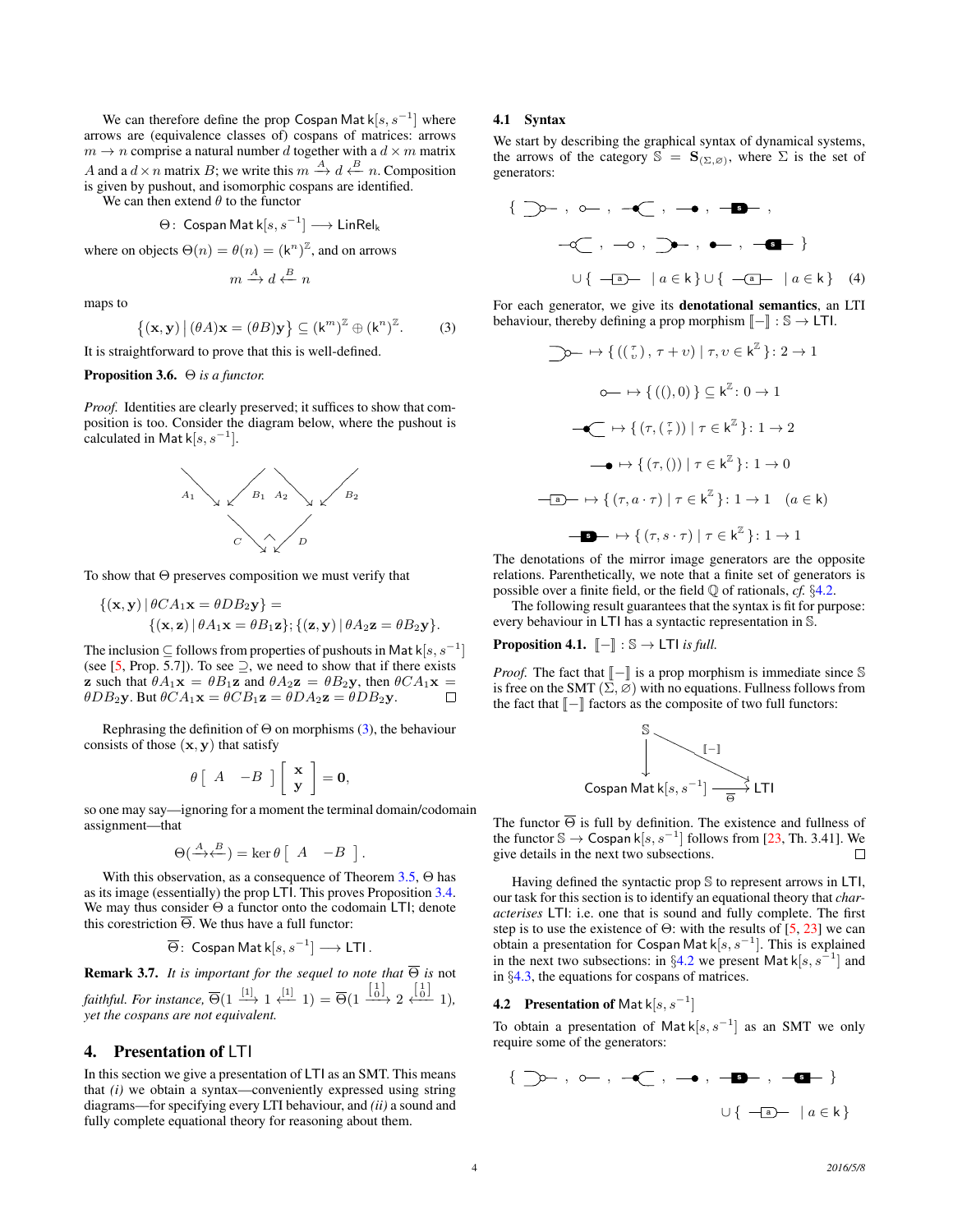and the following equations. First, the white and the black structure forms a (bicommutative) bimonoid:



Next, the formal indeterminate  $s$  is compatible with the bimonoid structure and has its mirror image as a formal inverse.



Finally, we insist that the algebra of k be compatible with the bimonoid structure and commute with s.



The three sets of equations above form the theory of Hopf algebras. Write  $\mathbb{H}\mathbb{A}_{k[s,s-1]}$  for the prop induced by the SMT consisting of the equations above. The following follows from [\[23,](#page-9-6) Prop. 3.9].

**Proposition 4.2.** Mat  $k[s, s^{-1}] \cong \mathbb{H}\mathbb{A}_{k[s, s^{-1}]}$ .

Arrows of Mat  $k[s, s^{-1}]$  are matrices with polynomial entries, but it may not be obvious to the reader how polynomials arise with the string diagrammatic syntax. We illustrate this below.

<span id="page-4-1"></span>**Example 4.3.** Any polynomial  $p = \sum_{i=u}^{v} a_i s^i$ , where  $u \le v \in \mathbb{Z}$  $\mathit{and with coefficients} \; a_i \in \mathsf{k}$ *, can be written graphically using the building blocks of*  $\mathbb{H}\mathbb{A}_{k[s,s-1]}$ *. Rather than giving a tedious formal construction, we illustrate this with an example for*  $k = \mathbb{R}$ *. A term*   $for 3s^{-3} - \pi s^{-1} + s^2$  is:



As an arrow  $1 \rightarrow 1$  in  $\mathsf{Mat}\mathbb{R}[s,s^{-1}]$ , the above term repre*sents a* 1 × 1*-matrix over* R[s, s<sup>−</sup><sup>1</sup> ]*. To demonstrate how higherdimensional matrices can be written, we also give a term for the*  $2 \times 2$ -matrix  $\begin{bmatrix} 2 & 3s \\ 2s & 3s \end{bmatrix}$  $\begin{bmatrix} 2 & 3s \\ s^{-1} & s+1 \end{bmatrix}$ *:*



*The above examples are intended to be suggestive of a normal form for terms in*  $\mathbb{H}\mathbb{A}_{k[s,s-1]}$ ; *for further details see [\[23\]](#page-9-6).* 

# <span id="page-4-0"></span>**4.3** Presentation of Cospan Mat  $k[s, s^{-1}]$

To obtain the equational theory of Cospan Mat  $k[s, s^{-1}]$  we need the full set of generators [\(4\)](#page-3-3), along with the equations of  $\mathbb{H} \mathbb{A}_{k[s,s-1]},$ their mirror images, and the following



where p ranges over the nonzero elements of  $\mathsf{k}[s, s^{-1}]$  (see Example [4.3\)](#page-4-1). Note that in the second equation on the right-hand side, we use the so-called 'empty diagram', or blank space, to represent the identity map on the monoidal unit, 0.

The equations of  $\mathbb{H}\mathbb{A}_{k[s,s-1]}$  ensure the generators of  $\mathbb{H}\mathbb{A}_{k[s,s-1]}$ behave as morphisms in Mat  $k[s, s^{-1}]$ , while their mirror images ensure the remaining generators behave as morphisms in the opposite category Mat  $k[s, s^{-1}]^{op}$ . The additional equations above govern the interaction between these two sets of generators, axiomatising pushouts in Mat k[ $s, s^{-1}$ ]. Let IHI<sup>Csp</sup> denote the resulting SMT. The procedure for obtaining the equations from a distributive law of props is explained in [\[23,](#page-9-6) §3.3].

<span id="page-4-2"></span>Proposition 4.4 (Zanasi [\[23,](#page-9-6) Th. 3.41]).

Cospan Mat  $\mathsf{k}[s,s^{-1}] \cong \mathbb{IH}^{\mathsf{Csp}}$ .

Using Prop. [4.4](#page-4-2) and the existence of  $\overline{\Theta}$ , the equational theory of  $III^{Csp}$  is a sound proof system for reasoning about LTI. Due to the fact that  $\overline{\Theta}$  is not faithful (see Remark [3.7\)](#page-3-4), however, the system is not complete. Achieving completeness is our task for the remainder of this section.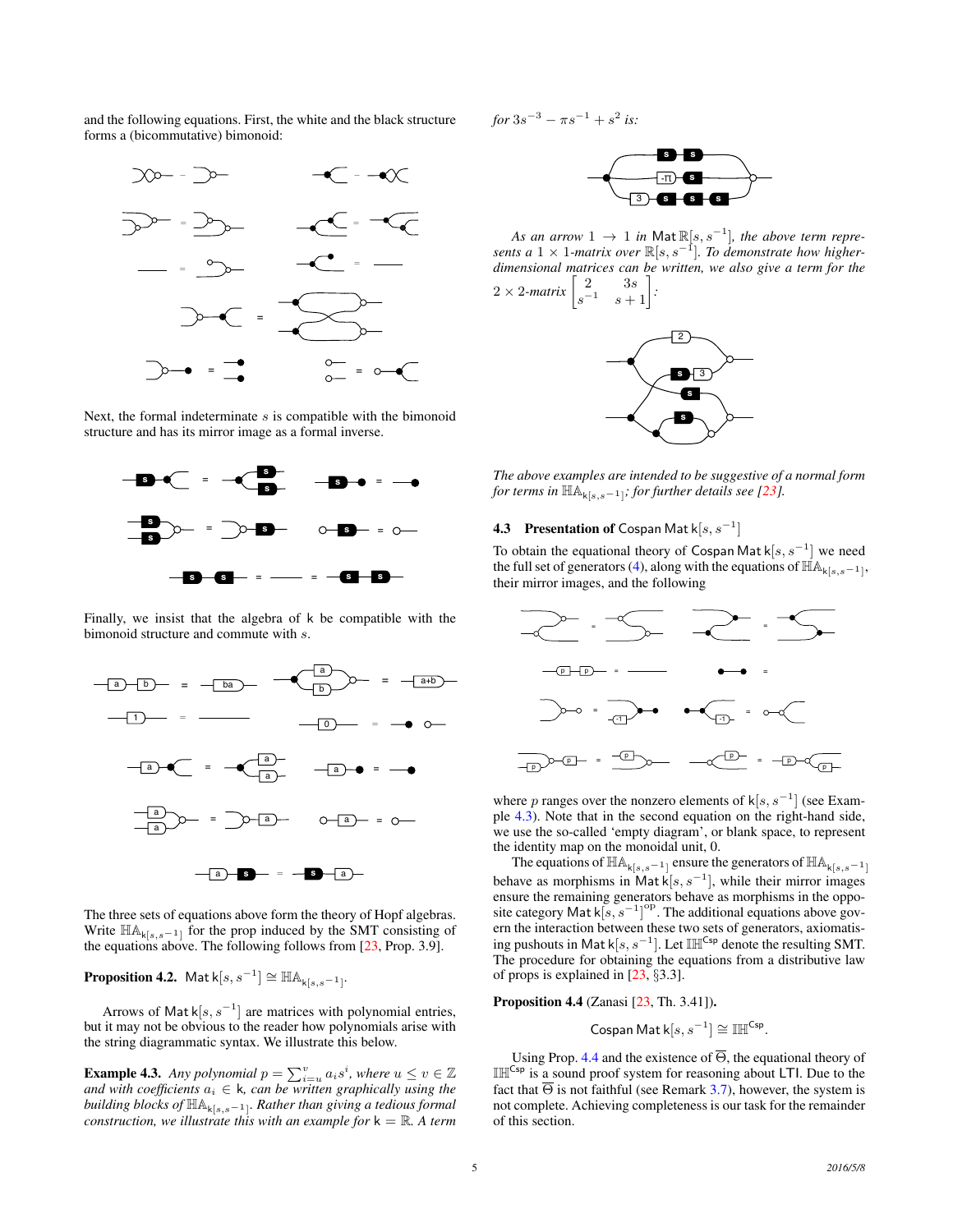## 4.4 Corelations

In the category of sets, relations can be identified with jointlymono spans of functions; that is, those spans  $X \nleftrightarrow P$   $R \rightarrow Y$ where the induced map  $R \xrightarrow{\langle p,q \rangle} X \times Y$  is injective. Corelations are a dual concept: we consider cospans  $X \stackrel{i}{\rightarrow} S \stackrel{j}{\leftarrow} Y$  where the induced map  $X + Y \xrightarrow{[i,j]} S$  is surjective. To make sense of this more generally, one needs a category with a factorisation system. In this subsection we identify a factorisation system in Mat k[ $s, s^{-1}$ ], and show that the induced prop Corel Mat k[ $s, s^{-1}$ ] of corelations is isomorphic to LTI. We then give a presentation of Corel Mat  $k[s, s^{-1}]$  and arrive at a sound and fully complete equational theory for LTI.

<span id="page-5-1"></span>**Proposition 4.5.** *Every morphism*  $R \in$  Mat k[ $s, s^{-1}$ ] *can be factored as*  $R = BA$ *, where*  $A$  *is an epi and*  $B$  *is a split mono.* 

*Proof.* Given any matrix R, the Smith normal form [\[13,](#page-9-14) Section 6.31 gives us  $R = VDU$ , where U and V are invertible. and D is diagonal. In graphical notation we can write it thus:

$$
\begin{array}{c|c}\n\hline\n\end{array}
$$

This implies we may write it as  $R = U'; D'; V'$ , where U' is a split epimorphism,  $D'$  diagonal of full rank, and  $V'$  a split monomorphism. Explicitly, the construction is given by

$$
-\boxed{v} = -\boxed{v} \frac{k}{\sqrt{1-\frac{v}{v}}} = -\boxed{v} = \frac{k}{\sqrt{1-v}}.
$$

Recall that  $k[s, s^{-1}]$  is a PID, so the full rank diagonal matrix  $D'$ is epi. Then  $R = V^{\prime}(D^{\prime}U^{\prime})$  is an epi-split mono factorisation.

A more careful examination of Proposition [4.5](#page-5-1) yields:

Corollary 4.6. *Let* E *be the subcategory of epis and* M *the subcategory of split monos. The pair*  $(\mathcal{E}, \mathcal{M})$  *is a factorisation system on* Mat k[s, s<sup>−</sup><sup>1</sup> ]*, with* M *stable under pushout.*

Given finite colimits and an  $(\mathcal{E}, \mathcal{M})$ -factorisation system with M stable under pushouts, we may define a category of corelations. The morphisms are isomorphism classes of cospans  $X \stackrel{i}{\rightarrow} S \stackrel{j}{\leftarrow} Y$ where the copairing  $[i, j]: X + Y \rightarrow S$  is in  $\mathcal{E}$ . Composition is given by pushout, as in the category of cospans, followed by factorising the copairing of the resulting cospan. This is a dualisation of the well-known construction of relations from spans [\[11\]](#page-9-15); further details can be found in [\[9\]](#page-9-16).

Definition 4.7. *The prop* Corel Mat k[s, s<sup>−</sup><sup>1</sup> ] *has as morphisms equivalence classes of jointly-epic cospans in* Mat k $[s, s^{-1}]$ .

We have a full morphism

$$
F\colon \operatorname{\mathsf{Cospan}}\nolimits \operatorname{\mathsf{Mat}}\nolimits{\mathsf k}[s,s^{-1}] \longrightarrow \operatorname{\mathsf{Core}}\nolimits \operatorname{\mathsf{Mat}}\nolimits{\mathsf k}[s,s^{-1}]
$$

mapping a cospan to its jointly-epic counterpart given by the factorisation system. Then  $\overline{\Theta}$  factors through F as follows:



<span id="page-5-2"></span>The morphism  $\Phi$  along the base of this triangle is an isomorphism of props, and this is our main technical result, Theorem [4.9.](#page-5-0) The proof relies on the following beautiful result of systems theory.

Proposition 4.8 (Willems [\[22,](#page-9-2) p.565]). *Let* M, N *be matrices over*  $k[s, s^{-1}]$ *. Then* ker  $\theta M \subseteq \ker \theta N$  *iff*  $\exists$  *a matrix* X *s.t.*  $XM = N$ *.* 

Further details and a brief history of the above proposition can be found in Schumacher [\[17,](#page-9-17) pp.7–9].

<span id="page-5-0"></span>Theorem 4.9. *There is an isomorphism of props*

$$
\Phi: \text{ Corel Mat } k[s, s^{-1}] \longrightarrow \text{LTI}
$$
\n
$$
\text{taking a correlation } \xrightarrow{A} \xleftarrow{B} \text{ to } \overline{\Theta}(\xrightarrow{A} \xleftarrow{B}) = \ker \theta[A - B].
$$

*Proof.* For functoriality, start from  $\theta$ : Mat  $k[s, s^{-1}] \rightarrow$  Vect<sub>k</sub>. Now (i) Vect<sub>k</sub> has an epi-mono factorisation system, (ii)  $\theta$  maps epis to epis and (iii) split monos to monos, so  $\theta$  preserves factorisa-tions. Since it is a corollary of Prop. [3.6](#page-3-5) that  $\theta$  preserves colimits, it follows that  $\theta$  extends to  $\Psi$ : Corel Mat  $k[s, s^{-1}] \rightarrow$  Corel Vect<sub>k</sub>. But Corel Vect<sub>k</sub> is isomorphic to LinRel<sub>k</sub> (see [\[9\]](#page-9-16)). By Theorem [3.5,](#page-2-1) the image of  $\Psi$  is LTI, and taking the corestriction to gives us precisely Φ, which is therefore a full morphism of props.

As corelations  $n \to m$  are in one-to-one correspondence with epis out of  $n + m$ , to prove faithfulness it suffices to prove that if two epis  $R$  and  $S$  with the same domain have the same kernel, then there exists an invertible matrix U such that  $UR = S$ . This is immediate from Proposition [4.8:](#page-5-2) if ker  $R = \text{ker } S$ , then we can find U, V such that  $UR = S$  and  $VS = R$ . Since R is an epimorphism, and since  $VUR = VS = R$ , we have that  $VU = 1$  and similarly  $UV = 1$ . This proves that any two corelations with the same image are isomorphic, and so  $\Phi$  is full and faithful. are isomorphic, and so  $\Phi$  is full and faithful.

# **4.5 Presentation of Corel Mat**  $k[s, s^{-1}]$

Thanks to Theorem [4.9,](#page-5-0) the task of obtaining a presentation of LTI is that of obtaining one for Corel Mat  $k[s, s^{-1}]$ . To do this, we start with the presentation  $\mathbb{IH}^{\mathsf{Csp}}$  for Cospan Mat k[s, s<sup>-1</sup>] of §[4.3;](#page-4-0) the task of this section is to identify the additional equations that equate exactly those cospans that map via  $F$  to the same corelation.

In fact, only one new equation is required, the "white bone law":

<span id="page-5-3"></span>
$$
O \hspace{1cm} = \hspace{1cm} (5)
$$

where we have carefully drawn the empty diagram to the right of the equality symbol. Expressed in terms of cospans, [\(5\)](#page-5-3) asserts that  $0 \rightarrow 1 \leftarrow 0$  and  $0 \rightarrow 0 \leftarrow 0$  are identified: indeed, the two clearly yield the same corelation. The intuition here is that cospans  $X \stackrel{i}{\rightarrow} S \stackrel{j}{\leftarrow} Y$  map to the same corelation if their respective copairings  $[i, j]: X + Y \rightarrow S$  have the same jointly-epic parts. More colloquially, this allows us to 'discard' any part of the cospan that is not connected to the terminals. This is precisely what [\(5\)](#page-5-3) represents. Further details on this viewpoint can be found in [\[7\]](#page-9-18).

Let  $\mathbb{I} \mathbb{H}^{\mathsf{Cor}}$  be the SMT obtained from the equations of  $\mathbb{I} \mathbb{H}^{\mathsf{Csp}}$ together with equation [\(5\)](#page-5-3).

**Theorem 4.10.** Corel Mat  $k[s, s^{-1}] \cong \mathbb{IH}^{\mathsf{Cor}}$ .

*Proof.* Since equation [\(5\)](#page-5-3) holds in Corel Mat  $k[s, s^{-1}]$ , we have a full morphism IHI<sup>Cor</sup> → Corel Mat k[ $s, s^{-1}$ ]; it remains to show that it is faithful. It clearly suffices to show that in the equational theory  $\mathbb{IH}^{\mathsf{Cor}}$  one can prove that every cospan is equal to its corelation. Suppose then that  $m \stackrel{A}{\rightarrow} k \stackrel{B}{\leftarrow} n$  is a cospan and  $m \stackrel{A'}{\longrightarrow} k' \stackrel{B'}{\longleftarrow} n$  its corelation. Then, by definition, there exists a split mono  $M: k' \to k$  such that  $MA' = A$  and  $MB' = B$ . Moreover, by the construction of the epi-split mono factorisation in

Mat k[s, 
$$
s^{-1}
$$
], M is of the form  $\frac{k!}{s^{k!}} \sqrt{m!} k$  where  $M': k \to k$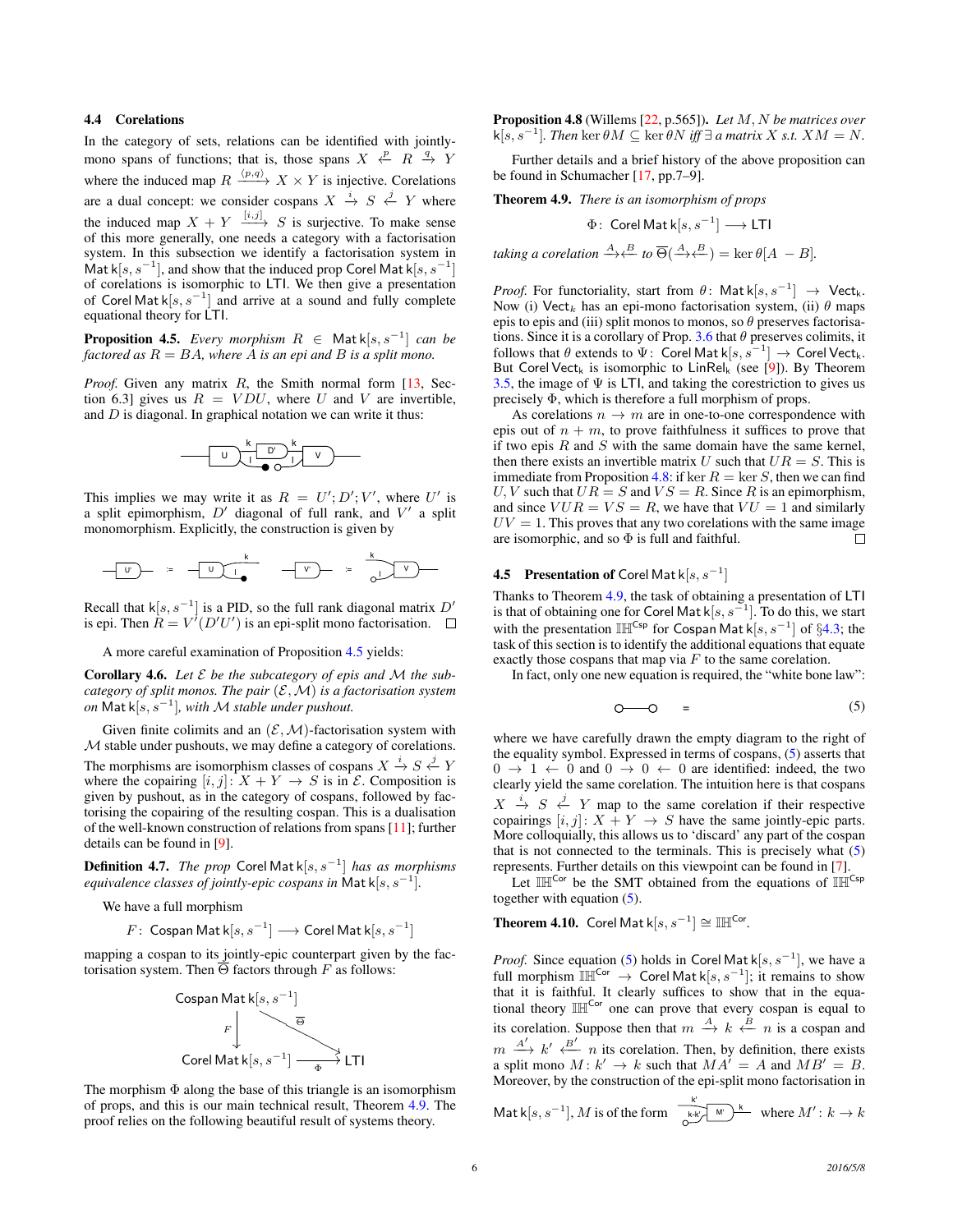is invertible. We can now give the derivation in  $\mathbb{IH}^{\mathsf{Cor}}$ :



We therefore have a sound and fully complete equational theory for LTI systems, and also a normal form for each LTI system: every such system can be written, in an essentially unique way, as a jointly-epic cospan of terms in  $\mathbb{H}\mathbb{A}_{k[s,s-1]}$  in normal form.

Remark 4.11. IHCor *can also be described as having the equations of*  $\mathbb{I}_{k[s,s-1]}$  [\[5,](#page-9-5) [23\]](#page-9-6), but without  $-\mathbb{D}-\mathbb{D}$  =  $\_\_\_\$  *, and related* 

$$
\frac{1}{\sqrt{D}}\left(\frac{1}{D}\right) = \frac{1}{\sqrt{D}}\left(\frac{1}{D}\right) = \text{ and } \frac{1}{\sqrt{D}}\left(\frac{1}{D}\right) = \frac{1}{\sqrt{D}}\left(\frac{1}{D}\right)
$$

*Our results generalise; given any PID* R *we have (informally speaking):*

$$
\mathbb{IH}_{R}^{\text{Cor}} = \mathbb{IH}_{R} - \left\{ \begin{array}{c} \begin{array}{c} \begin{array}{c} \begin{array}{c} \text{-}\text{D} \text{-}\text{C} \text{I} \text{-} \text{ = } \text{---} \end{array}, \\ \begin{array}{c} \begin{array}{c} \text{and } \text{c} \end{array} \end{array}, \\ \begin{array}{c} \begin{array}{c} \text{III} \end{array} \end{array}, \begin{array}{c} \begin{array}{c} \text{III} \end{array} \end{array}, \begin{array}{c} \begin{array}{c} \text{III} \end{array}, \begin{array}{c} \begin{array}{c} \text{III} \end{array}, \begin{array}{c} \begin{array}{c} \text{III} \end{array}, \begin{array}{c} \begin{array}{c} \text{III} \end{array}, \begin{array}{c} \begin{array}{c} \text{III} \end{array}, \begin{array}{c} \begin{array}{c} \text{III} \end{array}, \begin{array}{c} \end{array}, \begin{array}{c} \begin{array}{c} \text{III} \end{array}, \begin{array}{c} \end{array}, \begin{array}{c} \end{array}, \begin{array}{c} \end{array}, \begin{array}{c} \end{array}, \begin{array}{c} \end{array}, \begin{array}{c} \end{array}, \begin{array}{c} \end{array}, \begin{array}{c} \end{array}, \begin{array}{c} \end{array}, \begin{array}{c} \end{array}, \begin{array}{c} \end{array}, \begin{array}{c} \end{array}, \begin{array}{c} \end{array}, \begin{array}{c} \end{array}, \begin{array}{c} \end{array}, \begin{array}{c} \end{array}, \begin{array}{c} \end{array}, \begin{array}{c} \end{array}, \begin{array}{c} \end{array}, \begin{array}{c} \end{array}, \begin{array}{c} \end{array}, \begin{array}{c} \end{array}, \begin{array}{c} \begin{array}{c} \text{III} \end{array}, \begin{array}{c} \end{array}, \begin{array}{c} \end{array}, \begin{array}{c} \end{array}, \begin{array}{c} \end{array}, \begin{array}{c} \end{array}, \begin{array}{c} \end{array}, \begin{array}{c} \end{array}, \begin{array}{c} \end{array}, \begin{array}{c
$$

 $\cong$  Corel Mat  $R$ 

*and, because of the transpose duality of matrices:*

IHRel <sup>R</sup> = IH<sup>R</sup> − <sup>r</sup> <sup>r</sup> <sup>=</sup> , r <sup>r</sup> <sup>=</sup> <sup>r</sup> , <sup>r</sup> <sup>=</sup> <sup>r</sup> r r 6= 0 ∈ R 

 $\cong$  Rel Mat  $R.$ 

<span id="page-6-2"></span>Remark 4.12. *The omitted equations each associate a cospan with a span that, in terms of behaviour, has the effect of passing to a subbehaviour*[1](#page-6-1) *. Often this is a strict sub-behaviour, hence the failure of soundness of* IH *identified in the introduction.*

*For example, consider the system* B *represented by the cospan*



*We met this system in the introduction; indeed the following derivation can be performed in*  $\mathbb{I}\mathbb{H}^{\mathsf{Cor}}$ :



*The trajectories are*  $w = (w_1, w_2) \in \mathsf{k}^{\mathbb{Z}} \oplus \mathsf{k}^{\mathbb{Z}}$  *where*  $(s+1) \cdot w_1 =$  $(s + 1) \cdot w_2$ ; that is, they satisfy the difference equation

 $w_1(t-1) + w_1(t) - w_2(t-1) - w_2(t) = 0.$ 

As we saw in the introduction, however, an equation of  $\mathbb{I}_{k[s]}$ *omitted from*  $\mathbb{I}_{k[s,s-1]}^{cor}$  *equates this to the identity system*  $\frac{1}{s}$ , with the identity behaviour those sequences of the form  $w =$   $(w_1, w_1) \in \mathsf{k}^{\mathbb{Z}} \oplus \mathsf{k}^{\mathbb{Z}}$ . The identity behaviour is strictly smaller than *B*; *e.g., B contains*  $(w_1, w_2)$  *with*  $w_1(t) = (-1)^t$  *and*  $w_2(t) = 0$ *.* 

The similarity between our equational presentations of  $\mathbb{IH}_{k[s,s-1]}^{\mathsf{Cor}}$ and that of  $\mathbb{IH}_{k[s]}$  given in [\[4,](#page-9-3) [6\]](#page-9-4) is remarkable, considering the differences between the intended semantics of signal flow graphs that string diagrams in those theories represent, as well as the underlying mathematics of streams, which for us are elements of the k vector space  $k^{\mathbb{Z}}$  and in [\[4,](#page-9-3) [6\]](#page-9-4) are Laurent series. We contend that this is evidence of the *robustness* of the algebraic approach: the equational account of how various components of signal flow graphs interact is, in a sense, a higher-level specification than the technical details of the underlying mathematical formalisations.

# <span id="page-6-0"></span>5. Operational semantics

*.*

In this section we relate the denotational account given in previous sections with an operational view.

Operational semantics is given to  $\Sigma^*$ -terms—that is, to arrows of the prop  $\mathbb{S}^* = \mathbf{S}_{(\Sigma^*,\varnothing)}$ —where  $\Sigma^*$  is obtained from set of generators in [\(4\)](#page-3-3) by replacing the formal variables s and  $s^{-1}$  with a family of registers, indexed by the scalars of k:

$$
- \longrightarrow \{ - \longrightarrow k \mid k \in k \}
$$
  

$$
- \square - \sim \{ - \square^k \mid k \in k \}
$$

The idea is that at any time during a computation the register holds the signal it has received on the previous 'clock-tick'. There are no equations, apart from the laws of symmetric monoidal categories.

Next we introduce the structural rules: the transition relations that occur at each clock-tick, turning one  $\Sigma^*$ -term into another. Each transition is given two labels, written above and below the arrow. The upper refers to the signals observed at the 'dangling wires' on the left-hand side of the term, and the lower to those observed on the right hand side. Indeed, transitions out of a term of type  $m \to n$  have upper labels in  $k^m$  and lower ones in  $k^n$ .

Because—for the purposes of the operational account—we consider these terms to be syntactic, we must also account for the twist  $\chi$  and identity  $\chi$ . A summary of the structural rules is

given below; the rules for the mirror image generators are symmetric, in the sense that upper and lower labels are swapped.

$$
\begin{array}{ccccccccc}\n-\text{C} & \frac{k}{k k} & -\text{C} & \longrightarrow & \frac{k}{2} & -\text{O} \\
\hline\n\text{D} & \frac{k l}{k + l} & \text{D} & \text{O} & \frac{1}{0} & \text{O} & \\
\hline\n\text{E} & \frac{l}{k l} & -\text{E} & & \text{E} & \frac{k l}{l k} & \text{E} \\
\hline\n\text{E} & \frac{k}{k} & \text{E} & & \text{E} & \frac{k l}{l k} & \text{E} & \\
\hline\n\text{S} & \frac{\text{u}}{\text{v}} & \text{S} & t & \frac{\text{v}}{\text{w}} & t' & \text{S} & \frac{\text{u}_1}{\text{u}_1} & \text{S} & t & \frac{\text{u}_2}{\text{u}_2} & t' \\
\text{S} & \frac{\text{u}}{\text{v}} & \text{S} & t & \frac{\text{u}}{\text{w}} & s' & t' & \text{S} & \frac{\text{u}_1}{\text{u}_1} & \text{S} & t & \frac{\text{u}_1}{\text{u}_1} & \text{S} & t' \\
\end{array}
$$

Here  $k, l, a \in \mathsf{k}, s, t$  are  $\Sigma^*$ -terms, and  $\mathbf{u}, \mathbf{v}, \mathbf{w}, \mathbf{u_1}, \mathbf{u_2}, \mathbf{v_1}, \mathbf{v_2}$  are vectors in k of the appropriate length. Note that the only generators that change as a result of computation are the registers; it follows this is the only source of state in any computation.

The structural rules are identical to those given in  $[6, §2]$  $[6, §2]$ . Differ-ently from [\[6\]](#page-9-4), however, we can be more liberal with our assumptions about the *initial states* of computations. In [\[6\]](#page-9-4) each computation starts off with all registers initialised with the  $0 \in k$ ) value. For us, systems can be initialised with arbitrary elements of k.

<span id="page-6-1"></span><sup>&</sup>lt;sup>1</sup> In fact the 'largest controllable sub-behaviour' of the system. We explore controllability in Section [6.](#page-7-1)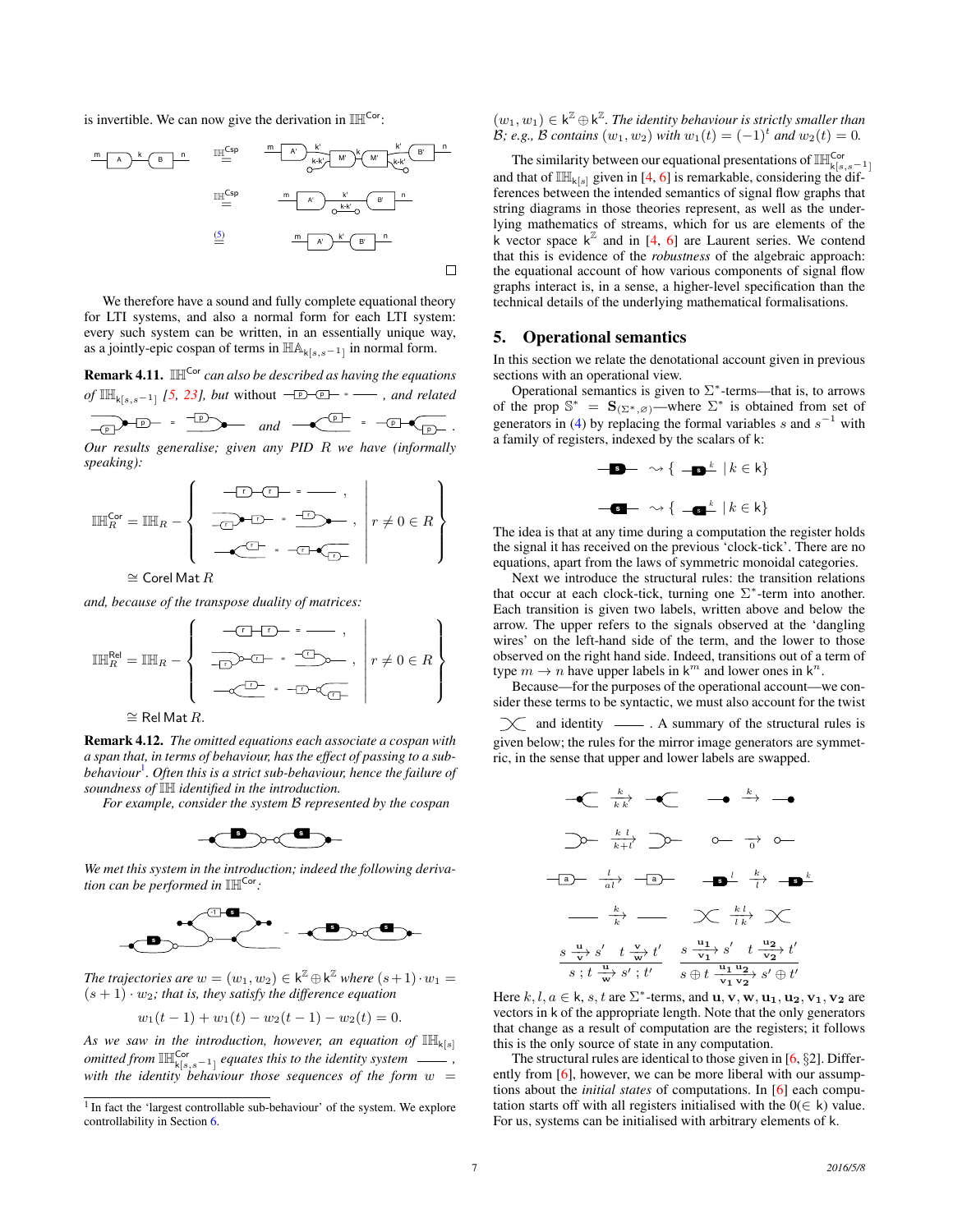Let  $\tau: m \to n \in \mathbb{S}$  be a  $\Sigma$ -term. Fixing an ordering of the delays  $\frac{1}{\sqrt{2}}$  in  $\tau$  allows us to identify the set of delays with a finite ordinal  $[d]$ . A **register assignment** is then simply a function  $\sigma$ : [d]  $\rightarrow$  k. We may instantiate the Σ-term  $\tau$  with the register assignment  $\sigma$  to obtain the  $\Sigma^*$ -term  $\tau_{\sigma} \in \mathbb{S}^*$  of the same type: for all  $i \in [d]$  simply replace the *i*th delay with a register in state  $\sigma(i)$ .

A computation on  $\tau$  initialised at  $\sigma$  is an infinite sequence of register assignments and transitions:

$$
\tau_\sigma \xrightarrow[\mathbf{v}_1]{\mathbf{u}_1} \tau_{\sigma_1} \xrightarrow[\mathbf{v}_2]{\mathbf{u}_2} \tau_{\sigma_2} \xrightarrow[\mathbf{v}_3]{\mathbf{u}_3} \ldots
$$

The trace induced by this computation is the sequence

$$
(\mathbf{u_1},\mathbf{v_1}),(\mathbf{u_2},\mathbf{v_2}),\ldots
$$

of elements of  $k^m \oplus k^n$ .

To relate the operational and denotational semantics, we introduce the notion of biinfinite trace: a trace with an infinite past as well as future. To define these, we use the notion of a *reverse* computation: a computation using the operational rules above, but with the rules for delay having their left and right hand sides swapped:

**s** <sup>k</sup> <sup>k</sup>−→<sup>l</sup> **s** <sup>l</sup> .

**Definition 5.1.** *Given*  $\tau$  :  $m \to n \in \mathbb{S}$ , *a* **biinfinite trace on**  $\tau$  *is a sequence*  $w \in (\mathsf{k}^m)^{\mathbb{Z}} \oplus (\mathsf{k}^n)^{\mathsf{k}}$  *such that there exists* 

- *(i) a register assignment* σ*;*
- *(ii) an infinite* forward trace  $\phi_{\sigma}$  *of a computation on*  $\tau$  *initialised at* σ*; and,*
- *(iii) an infinite* backward trace  $\psi_{\sigma}$  *of a reverse computation on*  $\tau$ *initialised at* σ*,*

*obeying*

$$
w(t) = \begin{cases} \phi(t) & t \ge 0; \\ \psi(-(t+1)) & t < 0. \end{cases}
$$

*We write*  $\mathrm{bit}(\tau)$  *for the set of all biinfinite traces on*  $\tau$ *.* 

The following result gives a tight correspondence between the operational and denotational semantics, and follows via a straightforward structural induction on  $\tau$ .

**Lemma 5.2.** *For any*  $\tau$  :  $m \to n \in \mathbb{S}$ *, we have* 

$$
\llbracket \tau \rrbracket = \text{bit}(\tau)
$$
\nas subsets of  $(\mathbf{k}^m)^{\mathbb{Z}} \times (\mathbf{k}^n)^{\mathbb{Z}}$ .

# <span id="page-7-1"></span>6. Controllability

Suppose we are given a current and a target trajectory for a system. Is it always possible, in finite time, to steer the system onto the target trajectory? If so, the system is deemed controllable, and the problem of controllability of systems is at the core of control theory. The following definition is due to Willems [\[21\]](#page-9-19).

**Definition 6.1.** A system  $(T, W, \mathcal{B})$  (or simply the behaviour  $\mathcal{B}$ ) *is* **controllable** *if for all*  $w, w' \in \mathcal{B}$  *and all times*  $t_0 \in \mathbb{Z}$ *, there*  $\text{exists } w'' \in \mathcal{B} \text{ and } t'_0 \in \mathbb{Z} \text{ such that } t'_0 > t_0 \text{ and } w'' \text{ obeys}$ 

$$
w''(t) = \begin{cases} w(t) & t \le t_0 \\ w'(t - t_0') & t \ge t_0' . \end{cases}
$$

As mentioned previously, a novel feature of our graphical calculus is that it allows us to consider non-controllable behaviours.

<span id="page-7-3"></span>Example 6.2. *Consider the system in the introduction, further elaborated in Remark [4.12.](#page-6-2) As noted previously, the trajectories of* this system are precisely those sequences  $w = (w_1, w_2) \in \mathsf{k}^{\mathbb{Z}} \oplus \mathsf{k}^{\mathbb{Z}}$ 

*that satisfy the difference equation*

$$
w_1(t-1) + w_1(t) - w_2(t-1) - w_2(t) = 0.
$$

*To see that the system is non-controllable, note that*

$$
w_1(t-1) - w_2(t-1) = -(w_1(t) - w_2(t)),
$$

 $\int \cos(w_1 - w_2)(t) = (-1)^t c_w$  *for some*  $c_w \in \mathsf{k}$ *. This*  $c_w$  *is a time-invariant property of any trajectory. Thus if* w *and* w 0 *are trajectories such that*  $c_w \neq c_{w'}$ , then it is not possible to transition *from the past of* w *to the future of* w 0 *along some trajectory in* B*.*

*Explicitly, taking*  $w(t) = ((-1)^t, 0)$  *and*  $w'(t) = ((-1)^t, 2, 0)$ *suffices to show* B *is not controllable.*

#### 6.1 A categorical characterisation

We now show that controllable systems are precisely those representable as *spans* of matrices. This novel characterisation leads to new ways of reasoning about controllability of composite systems.

Among the various equivalent conditions for controllability, the existence of *image representations* is most useful for our purposes.

<span id="page-7-2"></span>**Proposition 6.3** (Willems  $[20, p.86]$  $[20, p.86]$ ). An LTI behaviour  $\mathcal{B}$  is  $\mathit{controlled}\; \mathit{iff} \; \exists\; M \in \mathsf{Mat}\,{\sf k}[s,s^{-1}] \; \mathit{such}\; \mathit{that}\; \mathscr{B} = \mathop{\mathrm{im}} \theta M.$ 

Restated in our language, Prop. [6.3](#page-7-2) states that controllable systems are precisely those representable as *spans* of matrices.

<span id="page-7-0"></span>**Theorem 6.4.** Let 
$$
m \xrightarrow{A} d \xleftarrow{B} n
$$
 be a corelation in Corel Mat k[s, s<sup>-1</sup>].  
Then  $\Phi(\xrightarrow{A} \xleftarrow{B} i$  is controllable iff  $\exists R : e \rightarrow m$ , S:  $e \rightarrow n$  s.t.

$$
m \xleftarrow{R} e \xrightarrow{S} n = m \xrightarrow{A} d \xleftarrow{B} n
$$

 $as$  *morphisms in* Corel Mat k $[s, s^{-1}]$ .

*Proof.* To begin, note that the behaviour of a span is its joint image. That is,  $\Phi(\leftarrow^R \xrightarrow{S})$  is the composite of linear relations ker  $\theta[\text{id}_m -$ R and ker  $\theta[S - id_n]$ , which comprises all  $(\mathbf{x}, \mathbf{y}) \in (\mathbf{k}^m)^{\mathbb{Z}} \oplus$  $(k^n)^{\mathbb{Z}}$  s.t.  $\exists z \in (k^e)^{\mathbb{Z}}$  with  $x = \theta Rz$  and  $y = \theta Sz$ . Thus

$$
\Phi(\xleftarrow{R} \xrightarrow{S}) = \text{im } \theta \begin{bmatrix} R \\ S \end{bmatrix}.
$$

The result then follows immediately from Prop. [6.3.](#page-7-2)

In terms of the graphical theory, this means that a term in the form  $\mathbb{H}\mathbb{A}_{k[s,s-1]}$ ;  $\mathbb{H}\mathbb{A}_{k[s,s-1]}^{op}$  ('cospan form') is controllable iff we can find a derivation, using the rules of  $\mathbb{IH}^{\mathsf{Cor}}$ , that puts it in the form  $\mathbb{H} \mathbb{A}^{op}_{k[s,s-1]}$ ;  $\mathbb{H} \mathbb{A}_{k[s,s-1]}$  ('span form'). This provides a general, easily recognisable representation for controllable systems.

Span representations also lead to a test for controllability: take the pullback of the cospan and check whether the system described by it coincides with the original one. Indeed, note that as  $\mathsf{k}[s, s^{-1}]$ is a PID, the category Mat k[ $s, s^{-1}$ ] has pullbacks. A further con-sequence of Th. [6.4,](#page-7-0) together with Prop. [4.8,](#page-5-2) is the following.

**Proposition 6.5.** Let  $m \xrightarrow{A} d \xleftarrow{B} n$  be a cospan in Mat k[s, s<sup>-1</sup>], and write the pullback of this cospan  $m \stackrel{R}{\leftarrow} e \stackrel{S}{\rightarrow} n$ . Then the be*haviour of the pullback span*  $\Phi(\stackrel{R}{\longleftarrow} \stackrel{S}{\rightarrow})$  *is the maximal controllable*  $sub-behavior of  $\Phi(\xrightarrow{A} \xleftarrow{B} ).$$ 

*Proof.* Suppose we have another controllable behaviour  $\mathscr C$  contained in ker  $\theta[A - B]$ . Then this behaviour is the  $\Phi$ -image of some span  $m \xleftarrow{R'} e' \xrightarrow{S'} n$ . As  $\text{im } \theta$   $\begin{bmatrix} R' \\ S' \end{bmatrix}$  $\begin{bmatrix} R' \ S' \end{bmatrix}$  lies in ker  $\theta[A-B]$ , the universal property of the pullback gives a map  $e' \rightarrow e$  such that the relevant diagram commutes. This implies that the controllable behaviour  $\mathscr{C} = \text{im } \theta \left[ \begin{matrix} R' \\ S' \end{matrix} \right]$  $\begin{bmatrix} R' \\ S' \end{bmatrix}$  is contained in im  $\theta$   $\begin{bmatrix} R \\ S \end{bmatrix}$ S , as required.

 $\Box$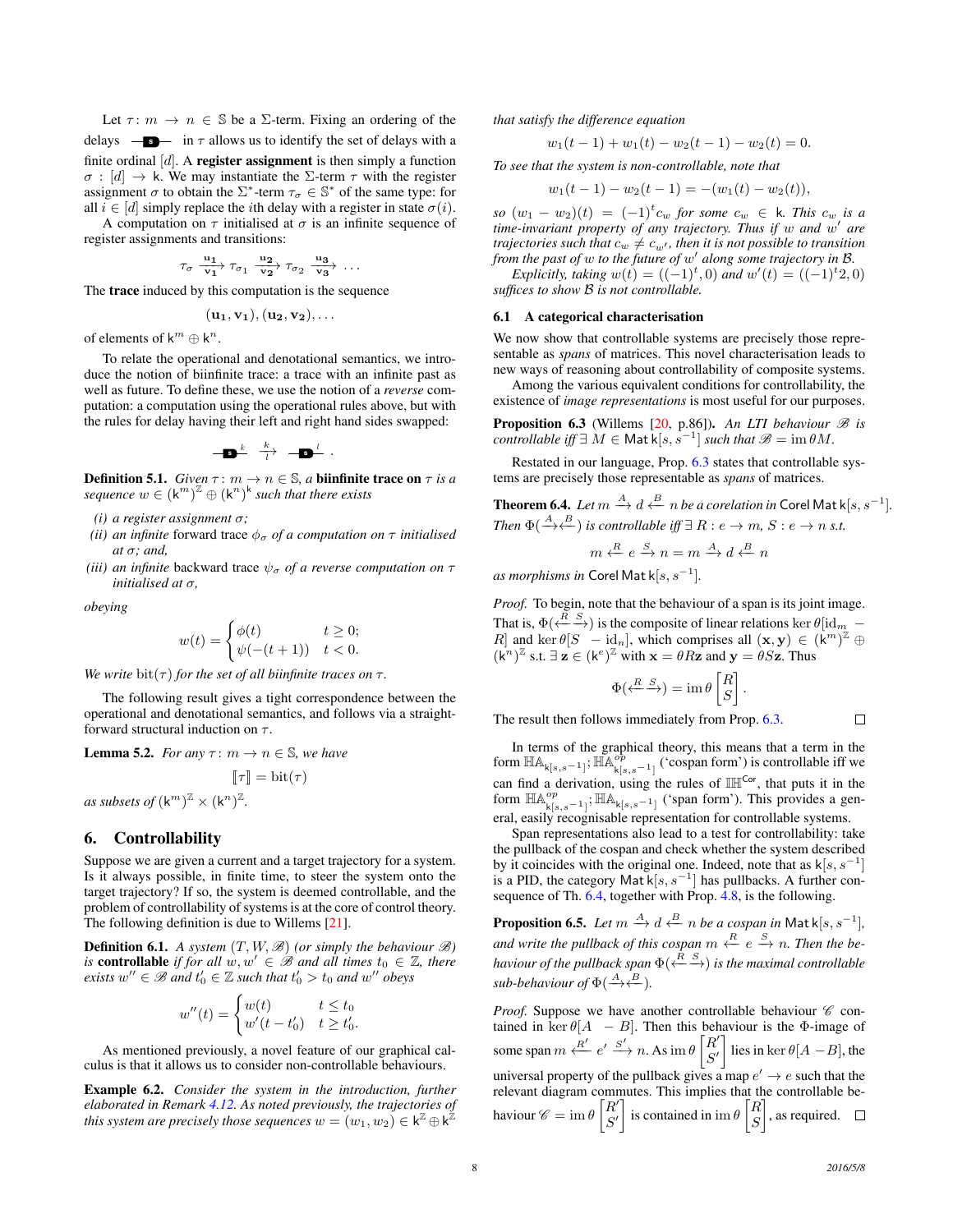Corollary 6.6. *Suppose that an LTI behaviour* B *has cospan representation*

$$
m \stackrel{A}{\longrightarrow} d \stackrel{B}{\longleftarrow} n.
$$

*Then* B *is controllable iff the* Φ*-image of the pullback of this*  $\mathit{cospan}$  in  $\mathsf{Matk}[s,s^{-1}]$  is equal to  $\mathscr{B}.$ 

Moreover, taking the pushout of this pullback span gives another cospan. The morphism from the pushout to the original cospan, given by the universal property of the pushout, describes the way in which the system fails to be controllable.

Graphically, the pullback may be computed by using the axioms of the theory of interacting Hopf algebras  $\mathbb{I}\mathbb{H}_{k[s,s-1]}$  [\[5,](#page-9-5) [23\]](#page-9-6). For example, the pullback span of the system of Ex. [6.2](#page-7-3) is simply the identity span, as derived in equation [\(2\)](#page-1-0) of the introduction. In the traditional matrix calculus for control theory, one derives this by noting the system has kernel representation  $\ker \theta$   $\begin{bmatrix} s+1 & -(s+1) \end{bmatrix}$ , and eliminating the common factor  $s+1$ between the entries. Either way, we conclude that the maximally controllable subsystem of  $1 \xrightarrow{[s+1]} 1 \xleftarrow{[s+1]} 1$  is simply the identity system  $1 \stackrel{[1]}{\longrightarrow} 1 \stackrel{[1]}{\longleftarrow} 1$ .

## 6.2 Control and interconnection

From this vantage point we can make useful observations about controllable systems and their composites: we simply need to ask whether we can write them as spans. This provides a new proof of the following.

**Proposition 6.7.** Suppose that  $\mathscr B$  has cospan representation  $m \stackrel{A}{\rightarrow}$  $d \stackrel{B}{\leftarrow} n$ . Then  $\mathscr B$  is controllable if A or B is invertible.

*Proof.* If A is invertible, then  $m \xrightarrow{\text{id}_m} m \xleftarrow{\text{A}^{-1}B} n$  is an equivalent span; if B is invertible, then  $m \xrightarrow{B^{-1}A} n \xleftarrow{\text{id}_n} n$ .

More significantly, the compositionality of our framework aids understanding of how controllability behaves under the interconnection of systems—an active field of investigation in current control theory. We give an example application of our result.

First, consider the following proposition.

<span id="page-8-0"></span>Proposition 6.8. Let  $\mathcal{B}, \mathcal{C}$  be controllable systems, given by the *respective*  $\Phi$ -*images of the spans*  $m \stackrel{B_1}{\longleftrightarrow} d \stackrel{B_2}{\longrightarrow} n$  *and*  $n \stackrel{C_1}{\longleftarrow}$  $e \stackrel{C_2}{\longrightarrow} l$ . Then the composite  $\mathscr C \circ \mathscr B : m \to l$  is controllable if  $\Phi(\frac{B_2-C_1}{\sqrt{C_1}})$  *is controllable.* 

*Proof.* Replacing  $\frac{B_2 \rightarrow C_1}{\longleftarrow}$  with an equivalent span gives a span representation for  $\mathscr{C} \circ \mathscr{B}$ .

Example 6.9. *Consider LTI systems*



*These systems are controllable because each is represented by a span in* Mat k[s, s<sup>−</sup><sup>1</sup> ]*. Indeed, recall that each generator of*  $LTI =$  Corel Mat  $k[s, s^{-1}]$  *arises as the image of a generator in* Mat k[s, s<sup>-1</sup>] *or* Mat k[s, s<sup>-1</sup>]<sup>op</sup>; for example, the white *monoid map*  $\Rightarrow$  *represents a morphism in* Matk[s, s<sup>-1</sup>], *while the black monoid map represents a morphism in*

Mat  $k[s, s^{-1}]^{\text{op}}$ . The above diagrams are spans as we may partition the diagrams above so that each generator in Mat k $[s, s^{-1}]^{\text{op}}$ *lies to the left of each generator in* Mat k $[s, s^{-1}]$ *.* 

*To determine controllability of the interconnected system*



*Prop. [6.8](#page-8-0) states that it is enough to consider the controllability of the subsystem*



*The above diagram gives a representation of the subsystem as a cospan in* Mat k[s, s<sup>−</sup><sup>1</sup> ]*. We can prove it is controllable by rewriting it as a span using an equation of* LTI*:*



*Thus the composite system is controllable.*

Remark 6.10. *Note the converse of Proposition [6.8](#page-8-0) fails. For a simple example, consider the system*



*This is equivalent to the empty system, and so trivially controllable. The central span, however, is not controllable (Example [6.2\)](#page-7-3).*

#### 6.3 Comparison to matrix methods

The facility with which the graphical calculus formalises and solves such controllability issues is especially appealing in view of potential applications in the analysis of controllability of *systems over networks* (see  $[15]$ ). To make the reader fully appreciate such potential, we sketch how complicated such analysis is using standard algebraic methods and dynamical system theory even for the highly restrictive case of two systems that compose to make a single-input, single-output system. See also pp. 513–516 of [\[8\]](#page-9-20), where a generalization of the result of Prop. [6.8](#page-8-0) is given in a polynomial- and operator-theoretic setting.

In the following we abuse notation by writing a matrix for its image under the functor  $\theta$ . The following is a useful result for analysing the controllability of kernel representations applying only to the single-input single-output case.

<span id="page-8-2"></span>**Proposition 6.11** (Willems [\[20,](#page-9-7) p.75]). Let  $\mathscr{B} \subseteq (k^2)^{\mathbb{Z}}$  be a behaviour given by the kernel of the matrix  $\theta$   $[A \quad B]$ , where  $A$ *and B* are column vectors with entries in k[s, s<sup>-1</sup>]. Then *B* is *controllable if and only if the greatest common divisor*  $gcd(A, B)$ *of* A *and* B *is* 1*.*

Using the notation of Prop. [6.8,](#page-8-0) the trajectories of  $\mathscr B$  and  $\mathscr C$ respectively are those  $(w_1, w_2) \in (\mathsf{k}^n)^{\mathbb{Z}} \oplus (\mathsf{k}^m)^{\mathbb{Z}}$  and  $(w_2', w_3) \in$  $(k^m)^{\mathbb{Z}} \oplus (k^p)^{\mathbb{Z}}$  such that

<span id="page-8-1"></span>
$$
\begin{bmatrix} w_1 \\ w_2 \end{bmatrix} = \begin{bmatrix} B_1 \\ B_2 \end{bmatrix} \ell_1 \quad \text{and} \quad \begin{bmatrix} w_2' \\ w_3 \end{bmatrix} = \begin{bmatrix} C_1 \\ C_2 \end{bmatrix} \ell_2 \tag{6}
$$